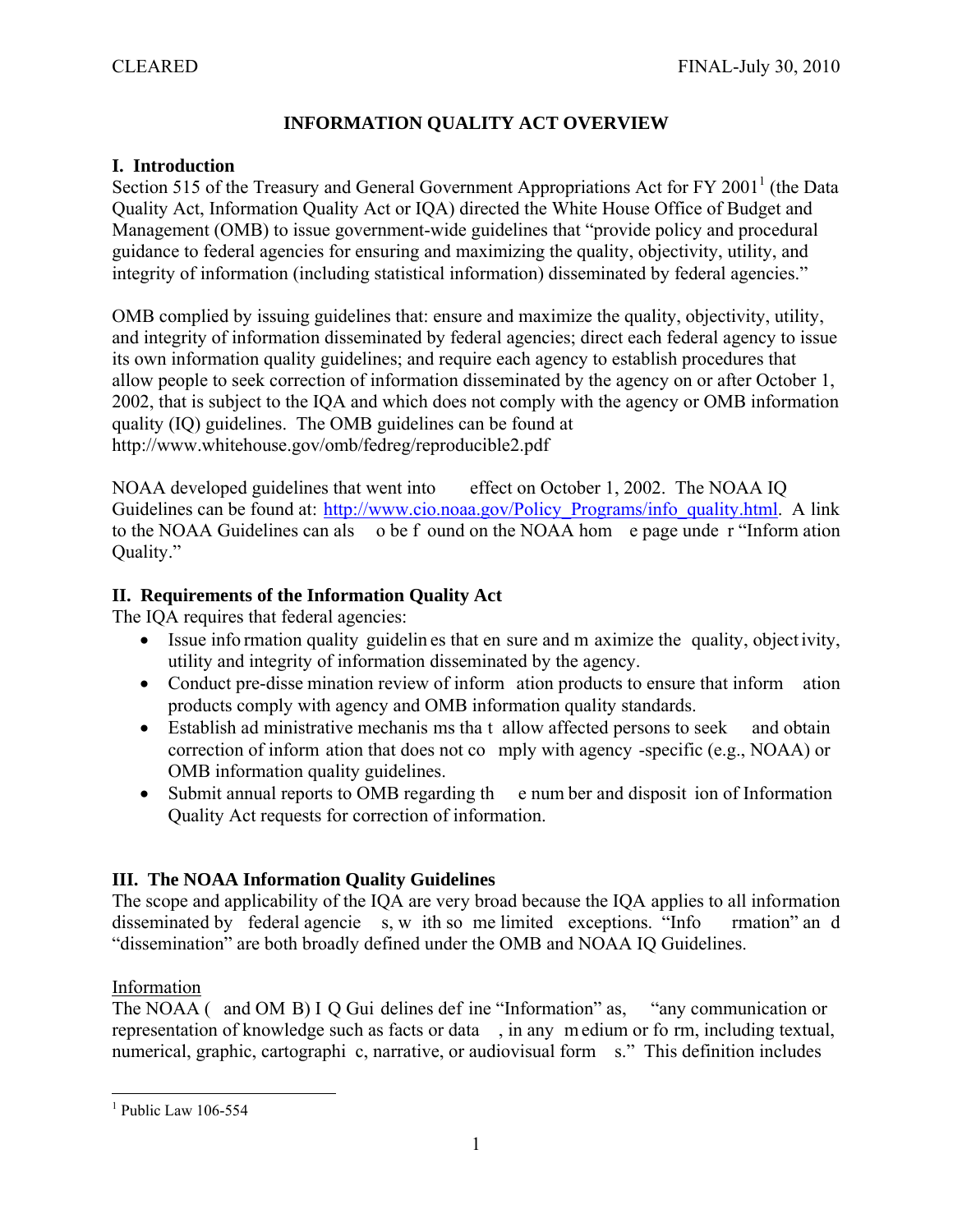information that the agency disseminates from a web page, but does not include hy perlinks to information that others disseminate.

#### Dissemination

The NOAA (and OMB) IQ Guidelines define "Dissemination" as, "agency initiated or sponsored distribution of information to the public." Agency initiated information refers to information that the agency distributes or re leases which reflects , represents or forms any part of the support o f the policies of the agency . In a ddition, if the agenc y, as an inst itution, distributes or re leases information prepared by an outsi de party in a manner that reas onably suggests that the agency agrees with the info rmation, th is would be considered a gency initiated distribu tion and hence agency dissemination because of the appearance of having the inform ation represent agen cy views. Agency sponsored distribution of inform ation refers to situations where the agenc y has directed a third party to distribute or release information or where the agency has the authority to review and approve the information before release.

### Information Quality

Information quality, as defined by  $OMB<sub>l</sub><sup>2</sup>$  is an encompassing term consisting of utility, integrity and objectivity. The NOAA IQ Guidelines define utility, integrity and objectivity as follows:

- A. Utility refers to the usefulness of the inform ation to its in tended users, including the public. In assessing the usefulness of information that the agency disseminates to the public, NOAA consi ders t he uses of t he inf ormation not onl y f rom it s own perspective, but also from the perspec tive of the public.  $A$  s a result, w hen transparency of info rmation is re levant for assessing the information's usefulness from the public's perspective, NOAA takes care to ensure that transparency has been addressed in its review of the information.
- B. Integrity refers to securit  $y$  the protection of information from unauthorized access or revision, to ensure that the information is not compromised through corruption or falsification. Confidentiality of data must also be protected.
- C. Objectivity consists of tw o distinct elemen ts: presentatio n and substance. T he presentation elem ent includes whet her dissemi nated informa tion is presented in an accurate, clear, com plete, and unbiased m anner and in a proper c ontext. The substance ele ment involves a focus on ensuring accurate, reliable, a nd unbiased information. In a scientif ic, fina ncial, o r statistica l co ntext, the orig inal an d supporting data must be generated, and the an alytic results must be developed, using sound statistical and research methods.

See the NOAA IQ Guidelines, Part II, for NOAA's standards for utility, integrity and objectivity.

Information disseminated by NOAA is deemed compliant with the NOAA IQ Guidelines when a pre-dissemination revie w is com pleted and NOAA determines tha t the information m eets the applicable information quality standards. NOAA has developed a pre-dissemination review form for this process.

 2 *See*, 67 FR 8452 at 8459.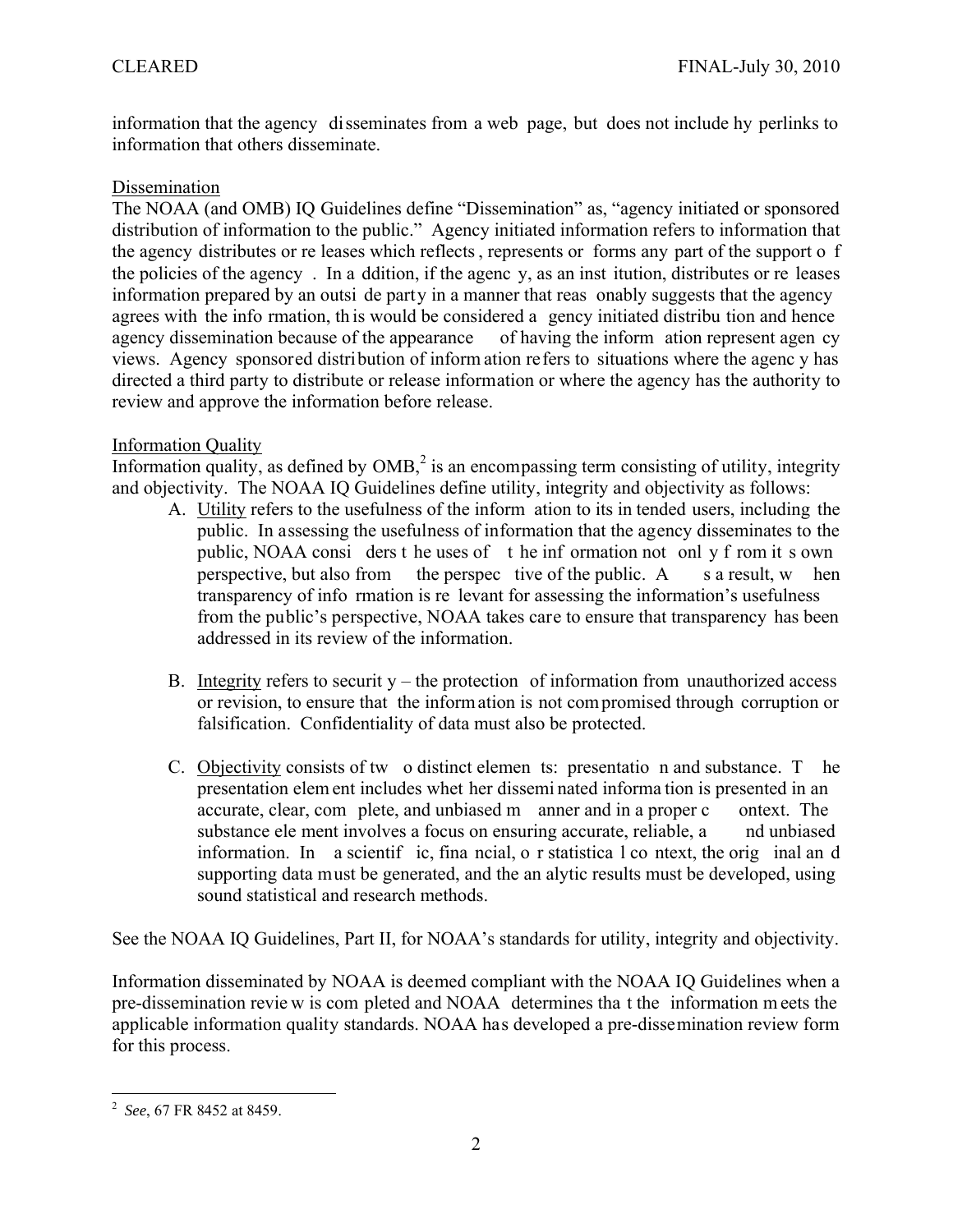# **IV. Administrative Correction Mechanism**

Part III of the NOAA IQ Guidelines sets forth an administrative correction mechanism as required by the IQA. The administrative correction mechanism consists of two parts, a request for correction process and an appeal process. Any affected person, defined as "an individual or entity that uses, benefits from, or is harmed by the disseminated information at issue," may file a request for correction (RFC) of that information. The agency will provide a response the RFC, usually within 60 days of receipt. The requester may file an appeal of the agency's initial denial of a request for correction.

The U.S. Fourth Circuit Court of Appeals has held that the IQA does not create a legal right of access to information or a legal right to correctness of information disseminated by a federal agency. See, Salt Institute and the U.S. Chamber of Commerce v. HHS, 440 F.3d 156, (March 6, 2006). Therefore, petitioners do not have a right to file suit in federal court under the IQA following a final agency decision on an IQA request for correction. Although the IQA does not provide a private right of action, it is intended to be binding on federal agencies.

A recent example of a Request for Correction and NOAA Response is:

 Assessment of Potential Tsunami Impact for Pearl Harbor, Hawaii from Public Employees for Environmental Responsibility(PEER) http://ocio.os.doc.gov/ITPolicyandPrograms/Information\_Quality/PROD01\_008731

### **V. The OMB Peer Review Bulletin**

OMB issued the Final Information Quality Bulletin for Peer Review (PRB) in December 2004, pursuant to the IQA and OMB's general authorities. It went into effect on June 16, 2005, and establishes minimum peer review standards, a transparent process for public disclosure, and opportunity for public input. The PRB can be found at:

http://www.cio.noaa.gov/Policy\_Programs/OMB\_Peer\_Review\_Bulletin\_m05-03.pdf The PRB is triggered when federal agencies disseminate "influential scientific information."

#### Influential Scientific Information

"Influential scientific information" (ISI) means scientific information the agency reasonably can determine will have or does have a clear and substantial impact on important public policies or private sector decisions. As noted in the NOAA IQ Guidelines, a clear and substantial impact is one that has a high probability of occurring. If it is merely arguable or a judgment call, then it would probably not be clear and substantial. Peer review requirements for ISI are set out in Section II of the PRB.

#### Highly Influential Scientific Assessments

Highly influential scientific assessments are a subset of influential scientific information. A highly influential scientific assessment (HISA) is a scientific assessment that: (i) has a potential impact of more than \$500 million in any one year on either the public or private sector (the economic test); or (ii) is novel controversial, or precedent-setting, or of significant interagency interest (the narrative test). Peer review requirements for HISAs are set out in Section III of the PRB.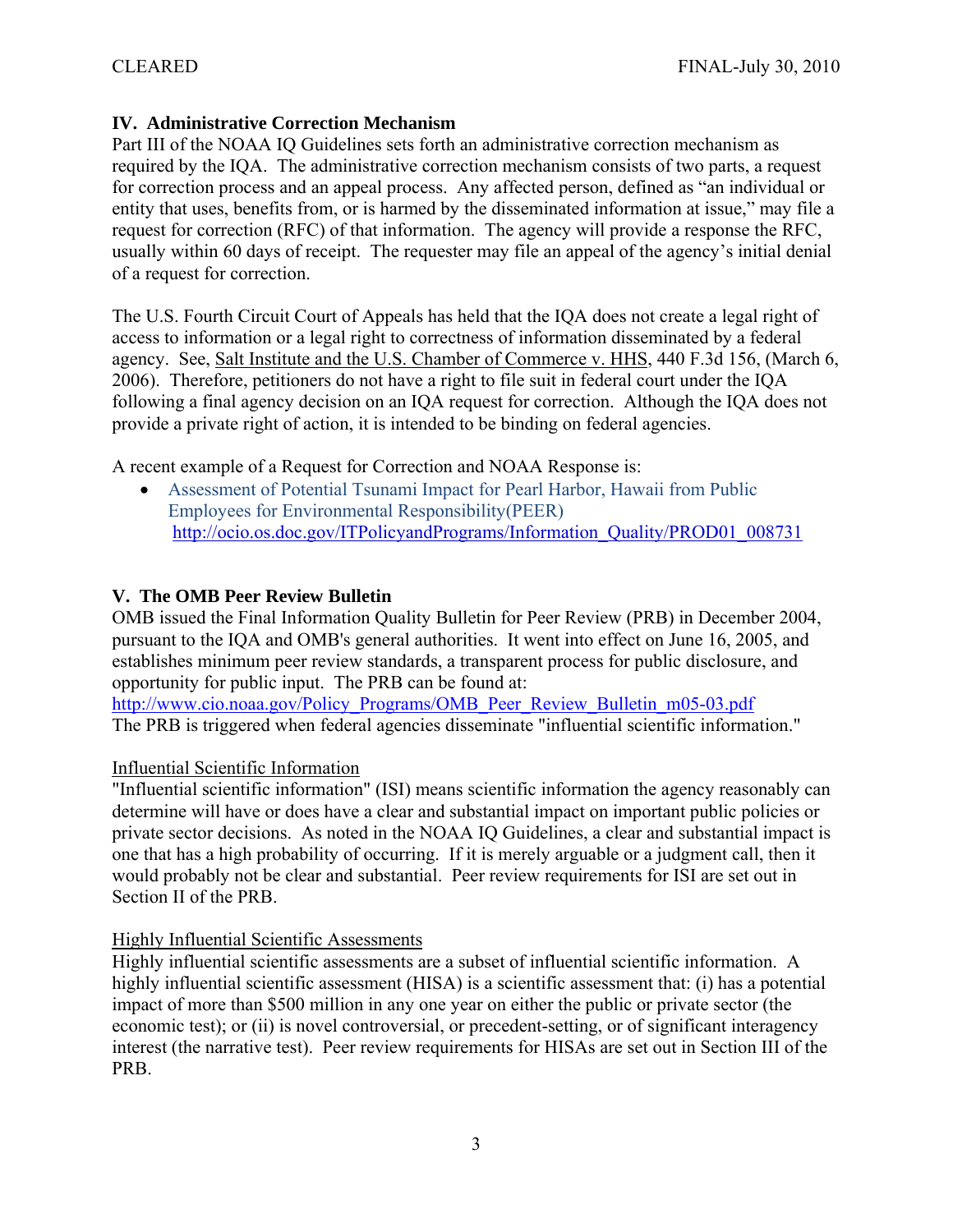#### Peer Review Agenda

Section V of the PRB requires agencies to post an agenda of peer review plans for information subject to the PRB and update the agenda at least every six months. Peer review plans must address ten elements, such as the title, subject and purpose of the information product; whether the information is ISI or HISA; timing and method of review (panel or letters); whether the public will be provided an opportunity to comment on the work to be peer reviewed; and a description of the primary disciplines or expertise needed in the review. See PRB Section V.2 for a complete list of required elements of a peer review plan.

The NOAA Peer Review Agenda is posted at:

http://www.cio.noaa.gov/Policy\_Programs/prplans/PRsummaries.html

Recent examples of NOAA peer review plans include:

- United States Climate Change Science Program Unified Synthesis Product, published 6- 16-00 (highly influential scientific assessment, OAR) http://www.cio.noaa.gov/Policy\_Programs/prplans/ID128.html
- Condition Report for Channel Islands National Marine Sanctuary, published 9-9-2009 (influential scientific information, NOS) http://www.cio.noaa.gov/Policy\_Programs/prplans/ID89.html
- Critical Habitat Designation for the U.S. Distinct Population Segment (DPS) of Smalltooth Sawfish under the Endangered Species Act, published 12-1-08 (influential scientific information, NMFS) http://www.cio.noaa.gov/Policy\_Programs/prplans/ID101.html

# **VI. NOAA IQA Points of Contact**

The primary POC of contact for IQA compliance is the NOAA Chief Information Officer (POC: Joe Klimavicz). Each NOAA Line Office has a designated point of contact for the IQA compliance, as follows:

NOAA General Counsel: Branden Blum

National Weather Service: Asghar Noor

National Marine Fisheries Service: Karl Moline

National Environmental Satellite and Data Information Service: Zach Goldstein

National Ocean Service: Kim Jenkins

Office of Oceanic and Atmospheric Research: Mark Vincent

Office of Marine and Aircraft Operations: Doug Perry